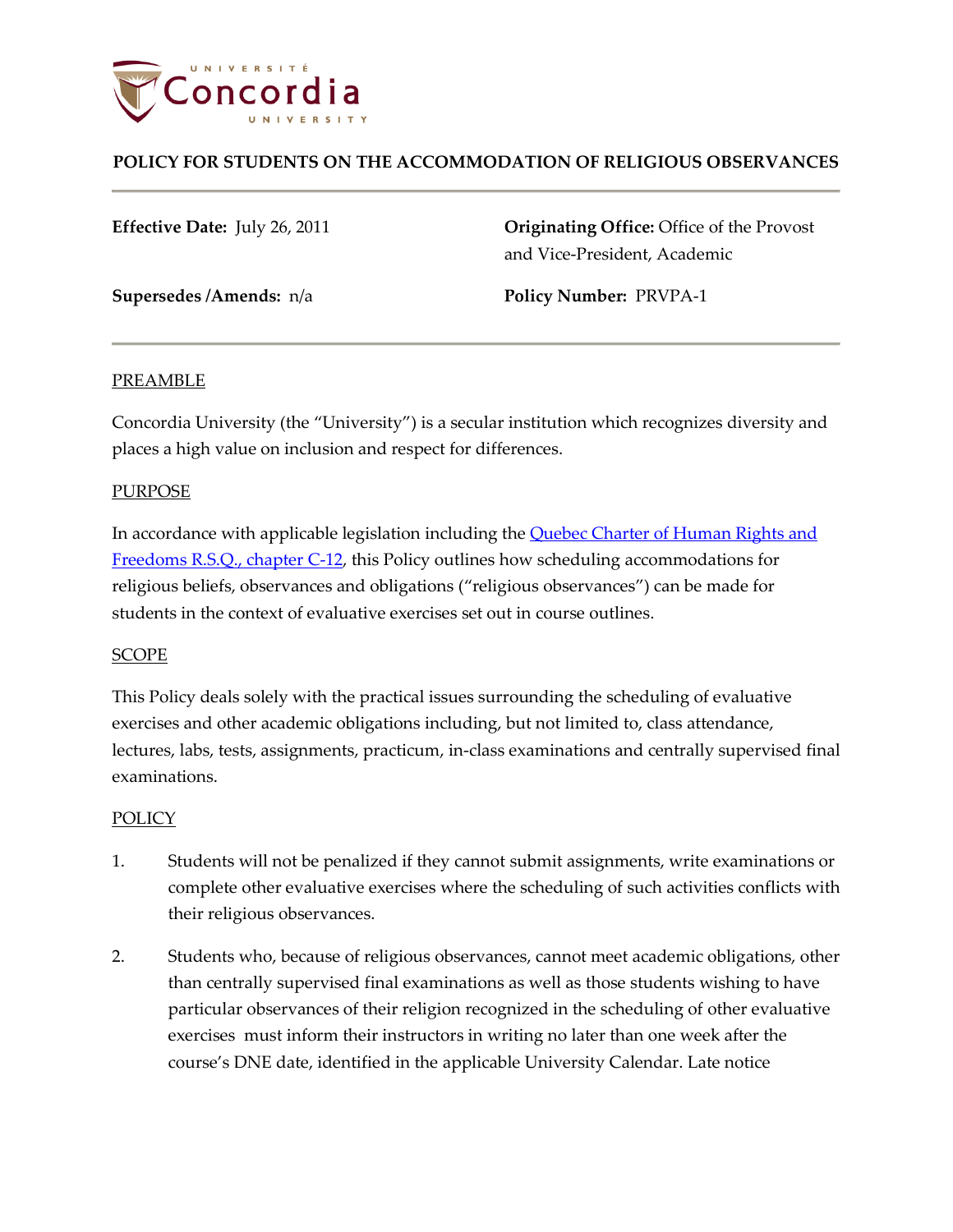

# **POLICY FOR STUDENTS ON THE ACCOMMODATION OF RELIGIOUS OBSERVANCES**

## Page **2** of **3**

provided by the student could result in academic delays or other inconveniences for the student.

- 3. Instructors have a responsibility to provide reasonable alternative arrangements that do not put the student at an unreasonable academic disadvantage. Possible solutions may include but are not limited to:
	- a. rescheduling the evaluative exercise, or
	- b. preparing an alternative evaluation for that particular student
- 4. In the case of centrally supervised final examinations, students must inform the Examinations Office of any conflict prior to the deadline which is available on the student's portal once the final examination schedule has been posted.
- 5. When the requested accommodation concerns a centrally supervised final examination, possible solutions are outlined in the applicable University Calendar.
- 6. In the case of a student who misses a lecture or lectures or any other portion of a course due to religious observances, it is the student's responsibility to ensure that he/ she has obtained any material distributed during the missed class or classes and has remained up to date with the course's schedule and lectures.
- 7. When the instructor and student are unable to agree on suitable accommodation, the matter will be referred to the Chair of the academic unit in question in consultation, when applicable, with the relevant Associate Dean of Student Affairs**.** Documentation may be requested confirming the requirements of the religious observance. The Associate Dean and Chair will decide whether reasonable accommodation without undue hardship is possible, and what accommodation is to be made in this instance, and will convey the decision to the instructor and student.
- 8. Any member of the University community may consult the Ombuds Office for advice or guidance with regards to the application of this Policy.